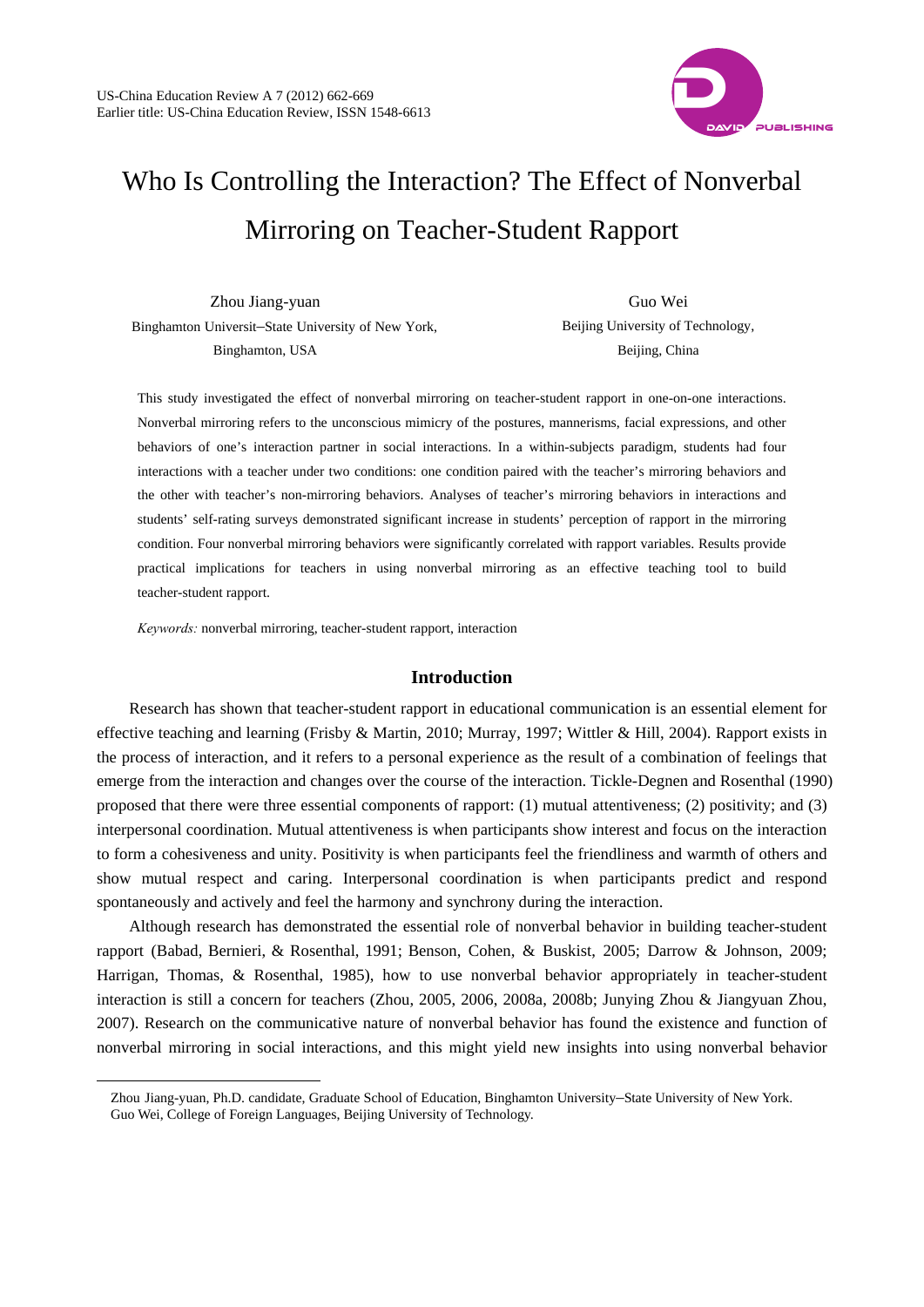effectively in teacher-student interaction.

Nonverbal mirroring refers to the unconscious mimicry of the postures, mannerisms, facial expressions, and other behaviors of one's interaction partner, for example, one's behavior passively and unintentionally changes to match that of others in one's current social environment (Chartrand & Bargh, 1999). Researches had found a close association between nonverbal mirroring and rapport. Charney (1966) proposed that nonverbal mirroring was the indicator of rapport or relatedness. Bernieri (1988) found a strong relationship between participants' rapport and the degree of nonverbal mirroring. Similarly, Bavelas, Black, Chovil, Lemery, and Mullett (1988) and Bavelas, Black, Lemery, and Mullett (1986) also proposed that the primary function of nonverbal mirroring was to show similarity and togetherness. Kendon (1990) observed the existence of nonverbal mirroring in various contexts of social interactions and described the development and level of the connections between nonverbal mirroring and rapport in detail. Chartrand and Bargh (1999) proposed the concept of "Chameleon effect" to refer to the relationship between nonverbal mirroring and the increased perception of liking and smoothness of the interaction. Though a large body of empirical research has confirmed the positive relationship between nonverbal mirroring and rapport in a broad range of social contexts, few researchers have focused on education. Researches found a positive relationship between nonverbal mirroring and the students' ratings of the teacher (Babad, Avni-Babad, & Rosenthal, 2003; LaFrance & Broadbent, 1976), but whether teacher's nonverbal mirroring could build teacher-student rapport had not been studied yet.

In order to examine the relationship between nonverbal mirroring and rapport in teacher-student interactions and provide practical implications for teachers to use nonverbal behavior effectively, the current study explored the effect of teacher's nonverbal mirroring on students' perception of rapport in one-on-one interactions. The analysis of teacher's nonverbal mirroring behaviors and students' self-rated rapport was used to determine: (1) if nonverbal mirroring influenced rapport and if so; and (2) which behaviors were correlated with rapport.

## **Methods**

#### **Participants**

Twenty native Chinese-speaking college sophomore students (16 males and four females) who took the College English course at a large public university in Beijing, China, voluntarily participated in the study. Their mean age was 21.6 years  $(SD = 2.47)$ . All the participants were recruited randomly from the university's student database by using student identification numbers. None of the participants had ever met the 33-year-old female confederate teacher.

#### **The Teacher Training Session**

In order to mirror students' nonverbal behaviors accurately, it is important for the teacher to be familiar with the students' behaviors. Therefore, a detailed measurement and analysis of the students' nonverbal behaviors in teacher-student interactions is fundamental to the methodology of this study (Bailey & Burch, 2002). Prior to the current study, the researchers had videotaped and analyzed the interactions between the confederate teacher and another 50 students from the same university. Two independent raters who were blind to the participants' condition and the purpose of the study coded the videotapes for the categories and frequencies of students' nonverbal behaviors in interactions. The inter-rater reliabilities was *r* = 0.86, *p* < 0.01. Twelve most frequently used categories of students' nonverbal behaviors in interactions were identified as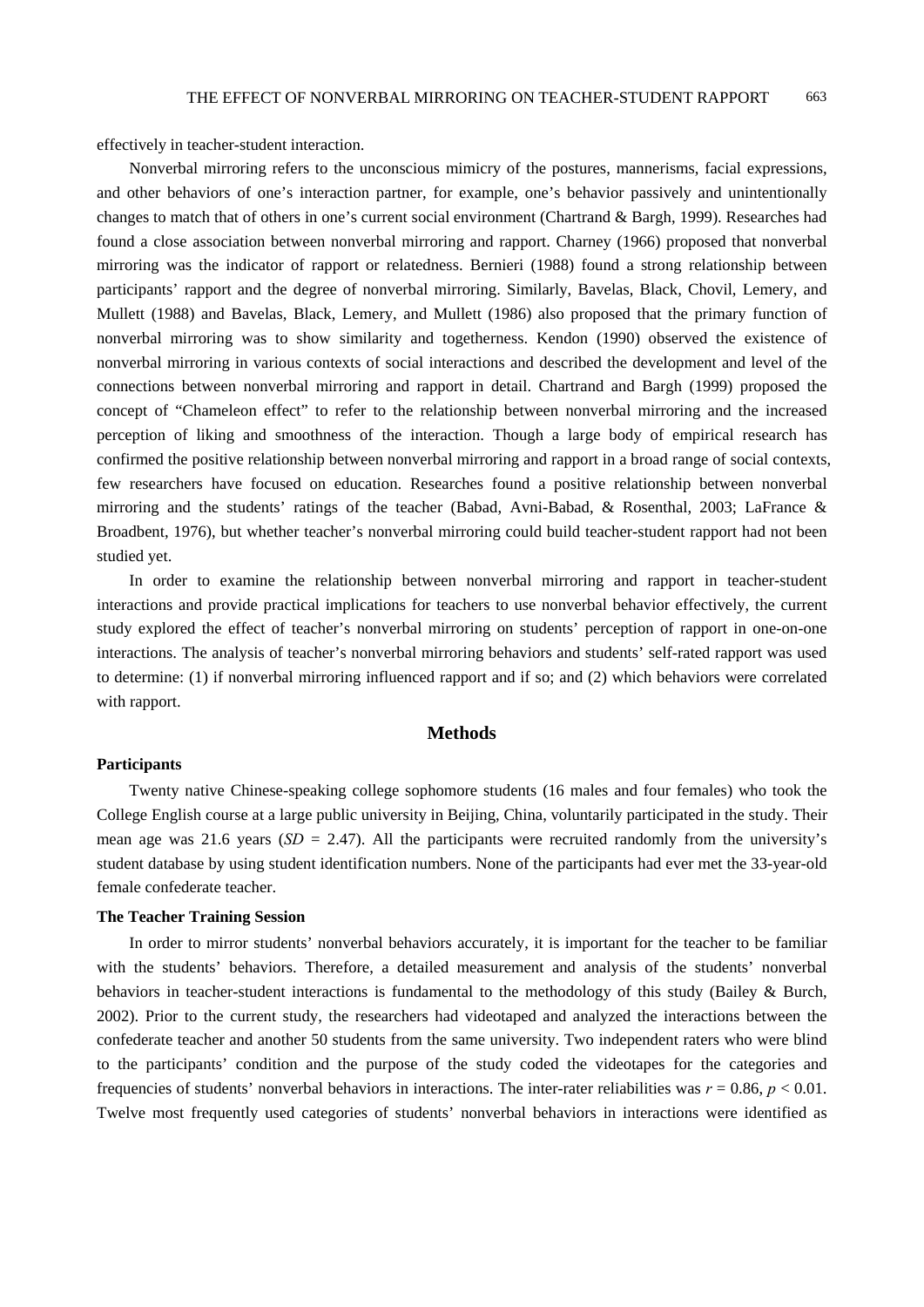## 664 THE EFFECT OF NONVERBAL MIRRORING ON TEACHER-STUDENT RAPPORT

looking somewhere else other than the teacher, hand touching things, sitting back, looking at teacher, leaning forward, head movement, nodding, finger movement, trunk shift, smile, arm movement, and gesture. Based on these findings, the researchers trained the confederate teacher for five hours on the students' nonverbal behaviors in teacher-student interactions. The confederate teacher was blind to the purpose of this study.

# **Procedure**

Each of 20 participants had a one-on-one interaction with the confederate teacher on four different days. On each day, they discussed one topic in English, and the four topics were sports apparel business, elderly people's lives, energy usage, and transportation choices. Participants completed the interactions individually in about three minutes. A female experimenter brought each participant into a small office with two chairs facing each other in the middle of the room and seated the students in the participants' chairs. She then explained to the participants that a teacher would discuss a topic with them in English to assess their spoken English proficiency and this assessment would be part of their final grades. She then hoped the students to try their best and left. The confederate teacher came in and sat facing the participant with about three or four feet between them.

The students interacted with the teacher under two conditions with one condition paired with teacher's non-mirroring behaviors and the other with teacher's mirroring behaviors. The interactions on the first and the third days were under the non-mirroring condition. The confederate teacher showed as few nonverbal behaviors as possible in interactions. The interactions on the second and the fourth days were under the mirroring condition. The teacher observed the students' behaviors and performed the same behaviors immediately. For example, when the student raised an arm, the teacher would raise her arm, or when the student leaned forwards towards the teacher, the teacher would also lean forwards immediately.

When the interaction was completed, the confederate teacher left the room. The experimenter came in and asked the participant to fill out a self-rating survey. She encouraged the participants to be as honest and accurate as possible and also assured him/her of the complete confidentiality of their responses. After the participants finished the surveys, the experimenter put the survey into a big envelop and then escorted the participant out of the room.

All interactions were videotaped. After all interactions, both the confederate teacher and participants completed a thorough debriefing that probed for general impressions about the study purpose. None of them accurately guessed the purpose.

#### **Measures**

**Rapport**. Rapport was measured by using a variation of the Tickle-Degnen (1988) and Wagner (1996) self-rating survey. The survey was an 18-item, 10-point Likert type scale covering three essential components of rapport (Tickle-Degnen & Rosenthal, 1990) and students' evaluation of the interactions. The researchers reduced the original 18 items to six dimensions: "Attention" in the interaction across three items with a Cronbach's  $\alpha$  = 0.908. A sample item was "During the interaction, how much attention did you pay to the teacher?". "Positivity" in the interaction across three items with a Cronbach's *α* = 0.895. A sample item was "Was the teacher friendly in the interaction?". "Coordination" in the interaction across four items was with a Cronbach's  $\alpha = 0.927$ . A sample item was "Was the interaction uncomfortably paced?". "Expectation" of the interaction across two items was with a Cronbach's *α* = 0.876. A sample item was "Did you perform better than you expected?". "Anxiety-relief" in the interaction across four items was with a Cronbach's  $\alpha = 0.946$ . A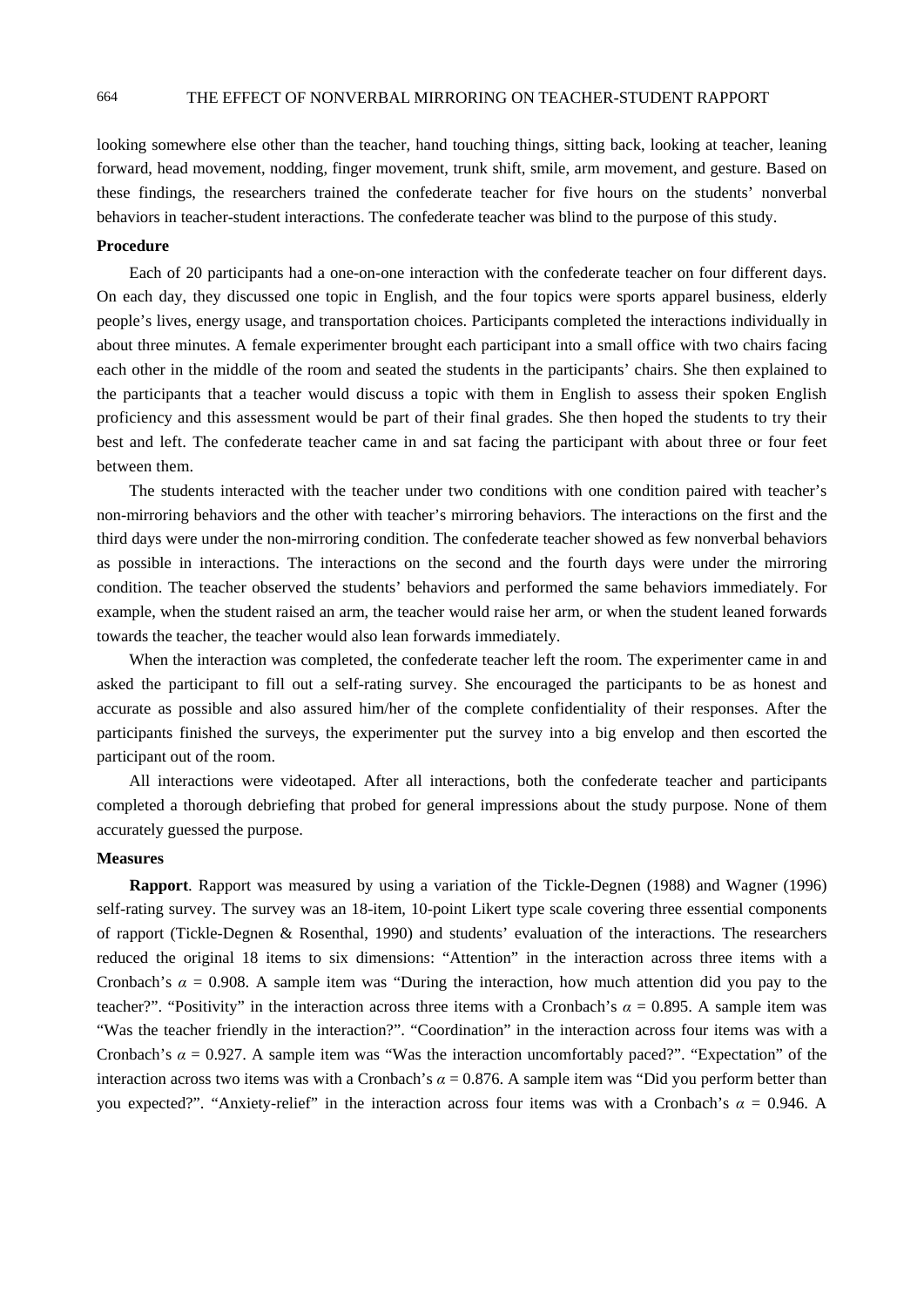sample item was "Did you feel nervous in the interaction?". And "Self-confidence" in the interaction was measured with one item as "Were you confident in the interaction?".

**Nonverbal mirroring behavior.** Four independent raters who were blind to the study purpose were trained on 12 categories of students' nonverbal behaviors. Their inter-rater reliability was  $r = 0.92$ ,  $p < 0.001$ . Then, they were divided into two equal groups to code the teacher's and students' nonverbal behaviors separately, while viewing silent videotapes of teacher-student interactions. One group coded the time and categories of the teacher's behaviors and the other group coded the time and categories of the students' behaviors. The inter-rater reliabilities for both groups were highly significant, *r* = 0.96, *p* < 0.001 for the group who coded the teacher's nonverbal behaviors and  $r = 0.94$ ,  $p < 0.001$  for the students' nonverbal behaviors.

Nonverbal mirroring was identified by comparing the time and categories of both the teacher's and students' nonverbal behaviors in interactions. One nonverbal mirroring was counted when both the teacher and students fit the same behavioral category and the teacher's behavior followed the students' behavior within five seconds. Thus, both the categories and frequencies of nonverbal mirroring in interactions were identified. Based on the involvement of body parts, the researchers reduced nonverbal mirroring categories from original 12 items to five more manageable variables of head, hand, eye, body, and smile. Then, the researchers calculated the total frequencies of each category in the non-mirroring condition and the mirroring condition. The frequency of teacher's head mirroring increased the most with 198 more in the mirroring condition, and it was followed by hand mirroring, body mirroring, eye mirroring and smile mirroring with 136, 95, 79, and 60 more respectively in the mirroring condition.

## **Results**

## **Effect of Nonverbal Mirroring on Teacher-Student Rapport**

The first research question was whether nonverbal mirroring influences teacher-student rapport. Table 1 showed the mean and *SD* (standard deviation) values of the students' perception of rapport across four surveys. The *t*-tests between the first and the second surveys, and between the third and the fourth surveys showed significant increases in students' feeling of rapport across six variables in the mirroring condition, especially in students' attention and building their self-confidence. The *t*-test between the second and the third surveys showed the students' feeling of "Attention" (range 0-30), "Positivity" (range 0-30), and "Self-confidence" (range 0-10) decreased significantly from the mirroring condition to the non-mirroring condition, while students' feeling of "Coordination" (range 0-40), "Expectation" (range 0-20), and "Anxiety-relief" (range 0-40) did not have significant changes.

Table 1

| Variable        | Survey 1 | Survey 2 | Survey 3 | Survey 4 | <i>t</i> -test values         |
|-----------------|----------|----------|----------|----------|-------------------------------|
| Attention       | 23(1.6)  | 26(3.6)  | 23(2.7)  | 28(1.5)  | (3&4)<br>$(1&2)^{r}(2&3)^{r}$ |
| Positivity      | 26(1.4)  | 27(1.7)  | 26(1.9)  | 29(1.7)  | $(1&2)^*(2&3)^*(3&4)$         |
| Coordination    | 33(2.5)  | 36(1.5)  | 36(2.6)  | 39(1.3)  | $(1&2)^*(3&4)$                |
| Expectation     | 13(3.8)  | 16(3.2)  | 15(2.2)  | 18(1.4)  | $(1&2)^{r}(3&4)$              |
| Anxiety-relief  | 28(3.7)  | 33(4.8)  | 33(4.3)  | 37(3.2)  | $(1&2)^*(3&4)$                |
| Self-confidence | 5(1.2)   | 8(1.6)   | 6(1.2)   | 9(1.2)   | $(2\&3)^*(3\&4)^{**}$<br>1&2  |

*Mean and SD Values of Students' Rapport Surveys and t-Tests Between the Surveys* 

*Notes*. Survey data is expressed as mean (*SD*). *t*-test values refer to the comparison of students' perception of rapport between the self-rating surveys. Ranges of "Attention" and "Positivity" are 0-30, ranges of "Coordination" and "Anxiety-relief" are 0-40, range of "Expectation" is 0-20, and range of "Self-confidence" is 0-10.  $p < 0.05$ ;  $p < 0.001$ .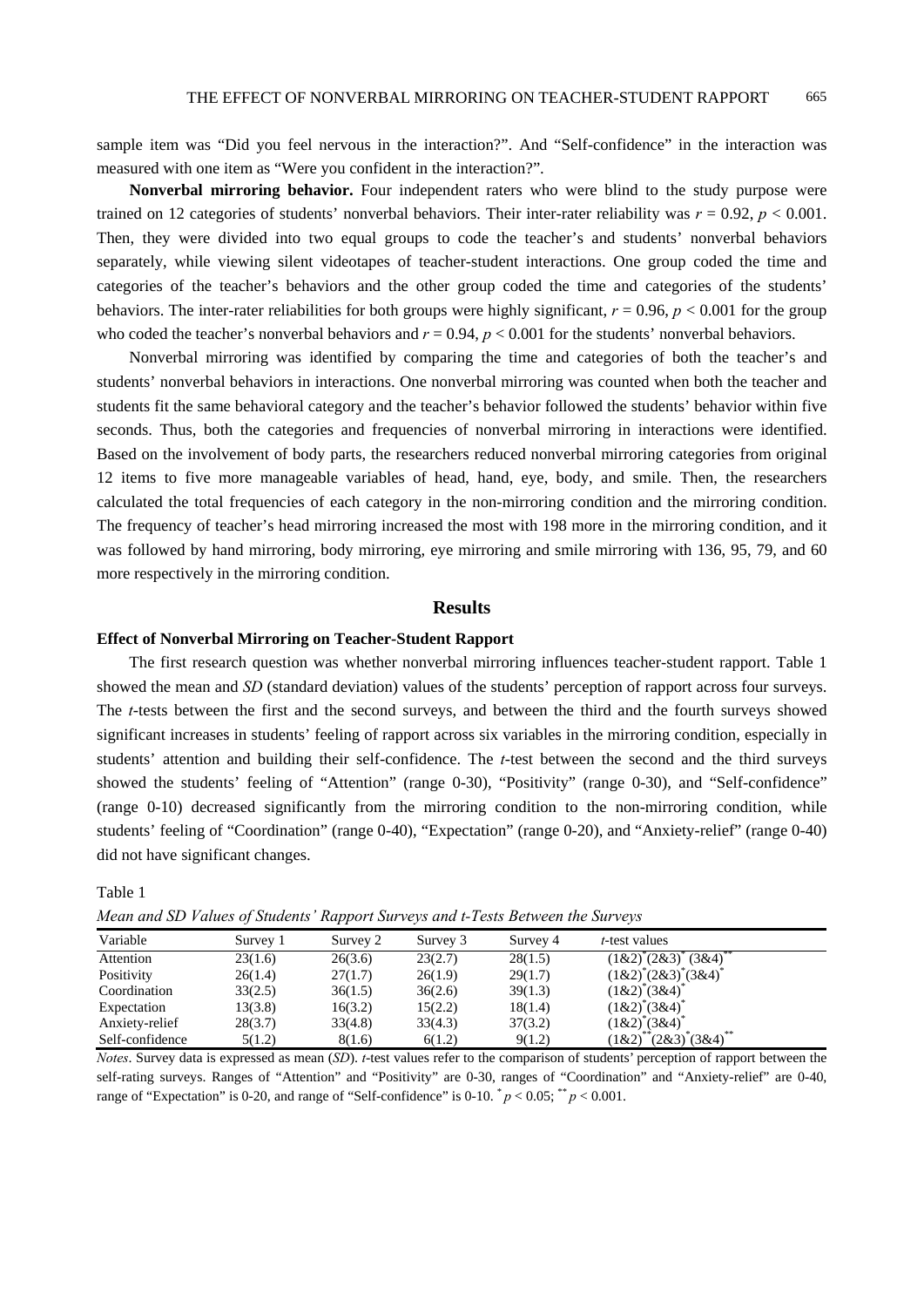#### **Correlations Between Nonverbal Mirroring and Rapport**

Table 2

The second research question examined whether there were correlations between the teacher's increased mirroring behaviors and students' higher perception of rapport variables in the mirroring condition. The Pearson correlation coefficients (*r*², SPSS (Statistical Package for the Social Sciences) version 15) in Table 2 illustrated that 30 possible correlations were tested and four were significant at the level of  $p < 0.05$ , suggesting that head and smile mirroring were more related with "Coordination" and "Positivity" and eye mirroring was more linked with "Attention" and "Expectation".

| Correlations Between Changes in Teachers' Mirroring Behaviors and Rapport Variables |                     |         |          |         |          |  |  |  |
|-------------------------------------------------------------------------------------|---------------------|---------|----------|---------|----------|--|--|--|
| Rapport variable                                                                    | Nonverbal mirroring |         |          |         |          |  |  |  |
|                                                                                     | Head                | Hand    | Eye      | Body    | Smile    |  |  |  |
| Attention                                                                           | $-0.18$             | 0.05    | $0.46^*$ | $-0.06$ | $-0.15$  |  |  |  |
| Positivity                                                                          | 0.07                | $-0.11$ | 0.14     | $-0.29$ | $0.45^*$ |  |  |  |
| Coordination                                                                        | $0.54^{*}$          | 0.10    | 0.24     | 0.20    | 0.15     |  |  |  |
| Expectation                                                                         | 0.03                | $-0.21$ | $0.54^*$ | $-0.13$ | $-0.09$  |  |  |  |
| Anxiety-relief                                                                      | 0.11                | 0.03    | 0.14     | 0.02    | 0.03     |  |  |  |
| Self-confidence                                                                     | $-0.22$             | $-0.23$ | 0.13     | 0.04    | 0.30     |  |  |  |

*Correlations Between Changes in Teachers' Mirroring Behaviors and Rapport Variables* 

*Notes*. Correlation data is expressed as the Pearson correlation coefficients ( $r<sup>2</sup>$ , SPSS version 15);  $p < 0.05$ .

In conclusion, the results suggested that the teacher's nonverbal mirroring increased students' perception of rapport, and four mirroring behaviors were significantly related with rapport variables in one-on-one teacher-student interactions.

#### **Discussion**

This study examined the effect of nonverbal mirroring on teacher-student rapport in one-on-one interactions, and the current results are significant in two ways: (1) They provide empirical evidence for the hypothesized relationship between nonverbal mirroring and rapport in education (Bavelas et al., 1986; Bavelas et al., 1988; Bernieri, 1988; Charney, 1966; Chartrand & Bargh, 1999); and (2) They illustrate correlations between nonverbal mirroring behaviors and rapport variables in teacher-student interactions.

Most of the nonverbal behaviors both the teacher and students adopted in interactions may be described as nonverbal immediacy (Mehrabian, 1969) that is considered to be one of the most important variables affecting the teacher-student relationships (Allen, Witt, & Wheeless, 2006). One question might be that it was the teacher's nonverbal immediacy but not his/her mirroring behavior that was responsible for the results reported. In this study, the teacher could not perform nonverbal behaviors at will, but rather he/she just copied the students' behaviors. Some students exhibited many behaviors, while some students only displayed a few behaviors; thus, in each interaction, the category, frequency, and time of the teacher's nonverbal behaviors were different. For example, if a student did not smile throughout the interaction, then the teacher would not smile at him/her; when a student moved his/her head at a certain time, the teacher would do the same head movement at that time. Therefore, this study focused not on teacher's nonverbal behaviors, but on the teacher's mirroring behaviors that were different for each student in interactions. It should be noted that some nonverbal behaviors like smiling and gaze were socially related to rapport (Ekman & Friesen, 1969) and this could be a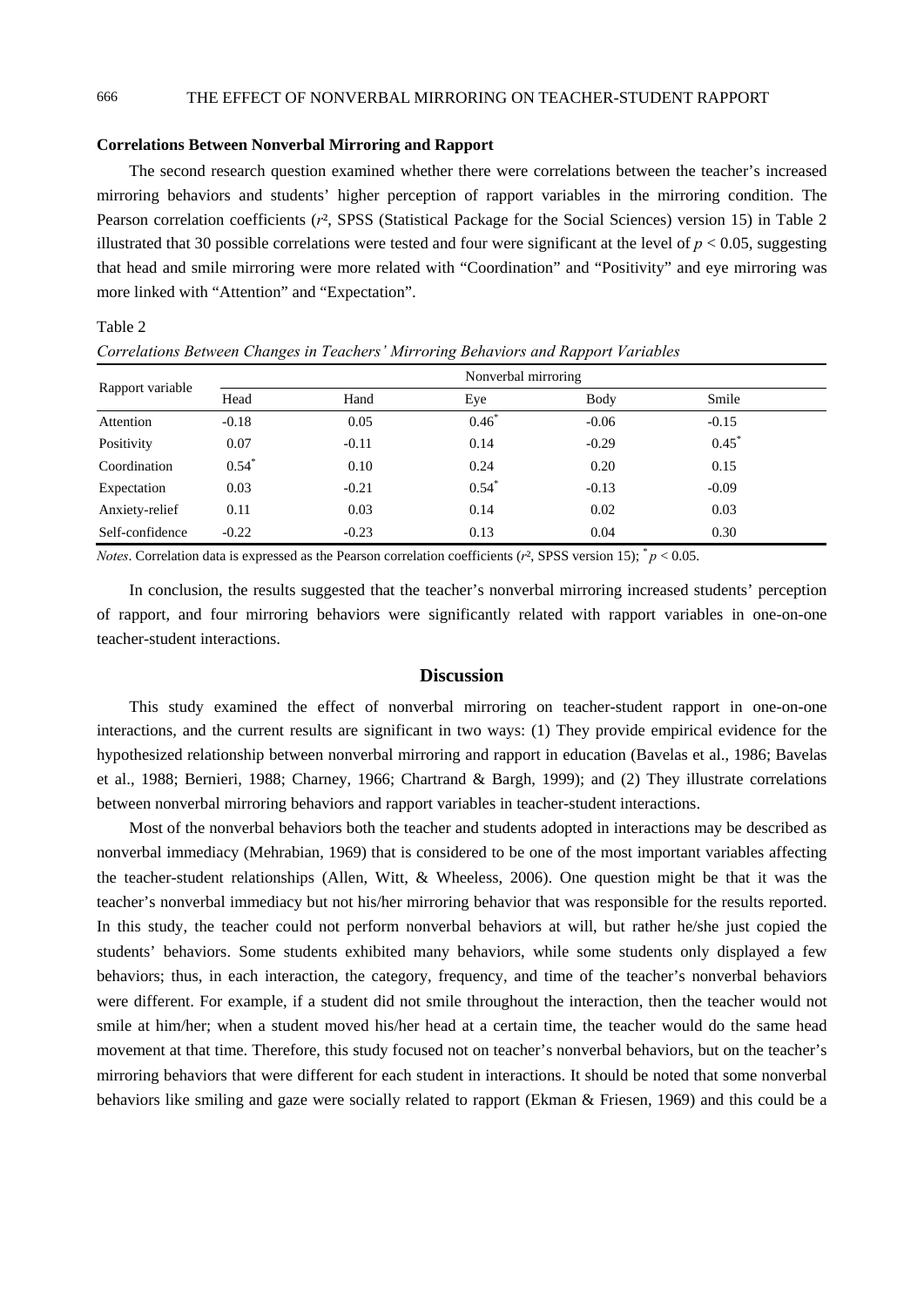limitation of this study. But, the proportion of smile and gaze mirroring out of all the increased mirroring behaviors was less than one quarter, and most of the teacher's nonverbal behaviors did not have a direct relationship with rapport, like hand touching things, trunk shift, or sitting back. Therefore, this alternative explanation could be ruled out to a great extent.

Although the correlational nature of the data does not allow statements about the direction of causality, several predictions can be made, about other potential individual needs and situational variables as moderators of nonverbal mirroring in teacher-student interactions on the basis of this study's findings. For example, head mirroring may increase the coordination of the interaction and eye mirroring may help the students focus on the interaction and have higher expectations of their own performance. From the students' perspective, it may be an important and immediate source of feedback concerning teacher's comprehension.

This study provides useful implications for teachers to use appropriate category, frequency, and time of nonverbal behaviors to build teacher-student rapport in one-on-one interactions. One simple but effective way may be to "copy" the students' behaviors in the communication. Research showed that people unconsciously sent a message "It is you that control the interaction", when they mirrored their partner's behaviors (Cheng & Chartrand, 2003; Kendon, 1990; Lakin & Chartrand, 2003; Van Swol, 2003). Even if the students did not recognize the teacher's mirroring behaviors, they could still perceive this message at an unconscious level. Therefore, nonverbal mirroring helps students focus on the interactions, build self-confidence, feel harmonious cooperation with the teacher, and receive more immediate and helpful responses from the teacher.

Students' learning, a desirable outcome in education, has not been measured in previous nonverbal mirroring studies. Research has shown that teacher-student rapport is an essential element for effective teaching and learning (Frisby & Martin, 2010; Johnson, Darrow, & Eason, 2008). Furthermore, research found a positive relationship between nonverbal behaviors and learning (Bandura, 1986, 1976; Chesebro & McCroskey, 2001; Christophel, 1990; Hess, Smythe, & Communication 451, 2001; Hinkle, 1998). Recent studies also showed that behavioral imitation helped children with autism develop cognitive abilities (Hurley & Chater, 2005; Rogers & Williams, 2006). Therefore, further researches may include these types of measures to explore the possibility of enhancing students' learning with teachers' nonverbal mirroring in interactions.

This study focused on the nonverbal mirroring in one educational context in one culture, and this limitation also opened up further questions with regards to the effects of nonverbal mirroring in different contexts, like group discussions (Van Swol, 2003; Yabar, Johnson, Miles, & Peace, 2006). Culture is always a concern in education and researches have shown different effects of nonverbal behaviors across cultures on students' motivation and learning (Bernieri & Gillis, 1995; McCroskey, Sallinen, Fayer, Richmond, & Barraclough, 1996; Pogue & Ahyun, 2006; Sandhu, Reeves, & Portes, 1993; Santilli, Miller, & Katt, 2011). Therefore, another potential avenue for further researches is to examine nonverbal mirroring in cross-cultural contexts.

This study demonstrates the positive effect of nonverbal mirroring on teacher-student rapport and provides practical implications for teachers to use nonverbal mirroring as an effective teaching tool to build rapport. The current study, as well as future studies, suggests that nonverbal mirroring is a topic that merits additional rigorous exploration in order to develop a better understanding of the effect of nonverbal mirroring in teacher-student interactions.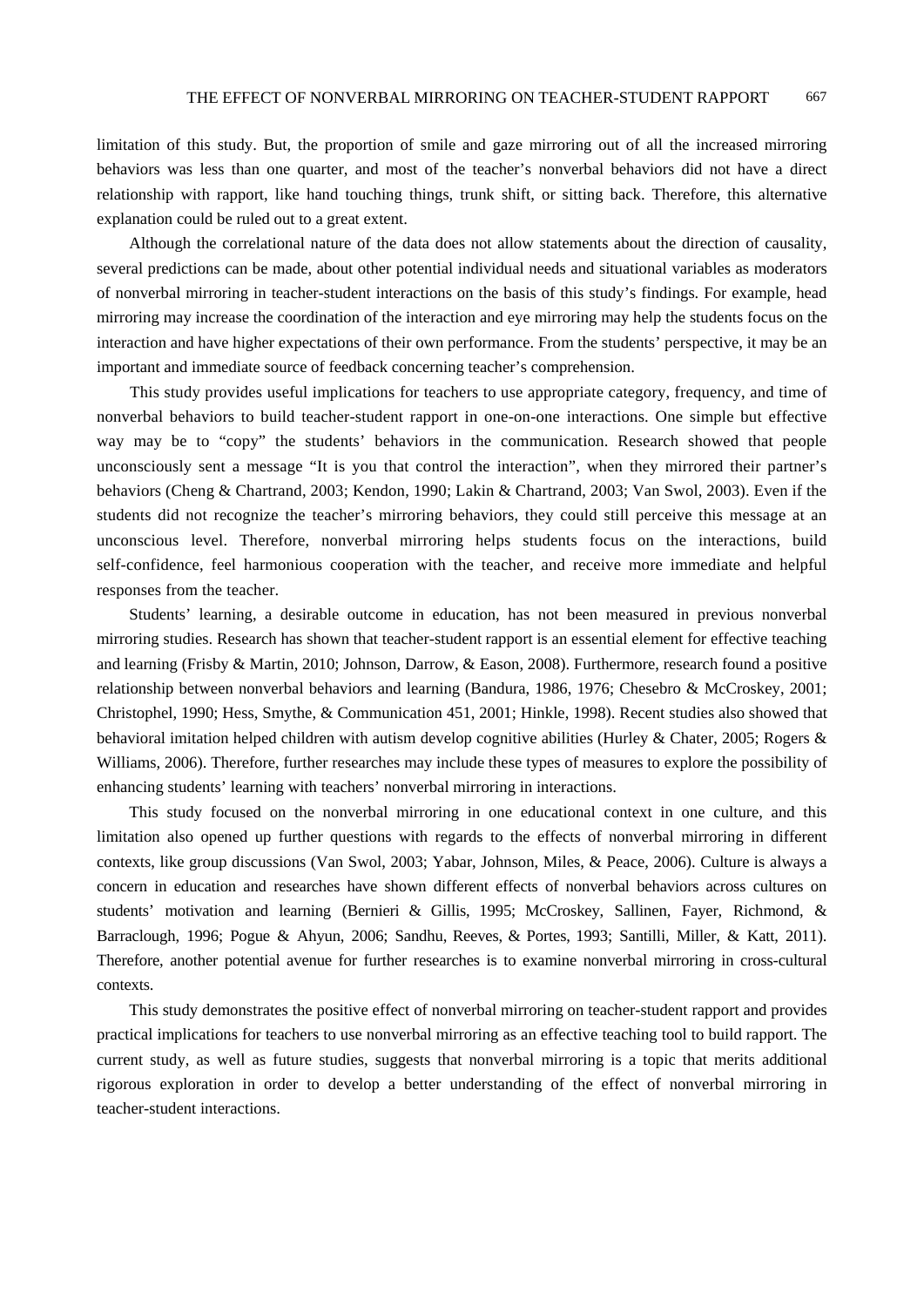## **References**

- Allen, M., Witt, P. L., & Wheeless, L. R. (2006). The role of instructor immediacy as a motivational factor in student learning: Using meta-analysis to test a causal model. *Communication Education, 55*, 21-31.
- Babad, E., Avni-Babad, D., & Rosenthal, R. (2003). Teachers' brief nonverbal behaviors can predict certain aspects of students' evaluations. *Journal of Educational Psychology, 95*, 553-562.
- Babad, E., Bernieri, F. J., & Rosenthal, R. (1991). Students as judges of teachers' verbal and nonverbal behavior. *American Educational Research Journal, 28*, 211-234.
- Bailey, J. S., & Burch, M. R. (2002). *Research methods in applied behavior analysis*. Thousand Oaks, C. A.: Sage Publications.

Bandura, A. (1976). *Social learning theory*. Englewood Cliffs, N. J.: Prentice Hall.

- Bandura, A. (1986). *Social foundations of thought and action: A social cognitive theory*. Englewood Cliffs, N. J.: Prentice Hall.
- Bavelas, J. B., Black, A., Lemery, C. R., & Mullett, J. (1986). "I show how you feel": Motor mimicry as a communicative act. *Journal of Personality and Social Psychology, 50*, 322-329.
- Bavelas, J. B., Black, A., Chovil, N., Lemery, C. R., & Mullett, J. (1988). Form and function in motor mimicry: Topographic evidence that the primary function is communicative. *Human Communication Research, 14*, 275-299.
- Benson, T. A., Cohen, A. L., & Buskist, W. (2005). Rapport: Its relation to student attitudes and behaviors toward teachers and classes. *Teaching of Psychology, 32*, 237-239.
- Bernieri, F. J. (1988). Coordinated movement and rapport in teacher-student interactions. *Journal of Nonverbal Behavior, 12*, 120-138.
- Bernieri, F. J., & Gillis, J. S. (1995). The judgment of rapport: A cross-cultural comparison between Americans and Greeks. *Journal of Nonverbal Behavior, 19*, 115-130.
- Charney, E. J. (1966). Postural configurations in psychotherapy. *Psychosomatic Medicine, 28*, 305-315.
- Chartrand, T. L., & Bargh, J. A. (1999). The chameleon effect: The perception-behavior link and social interaction*. Journal of Personality and Social Psychology, 76*, 893-910.
- Cheng, C. M., & Chartrand, T. L. (2003). Self-monitoring without awareness: Using mimicry as a nonconscious affiliation strategy. *Journal of Personality and Social Psychology, 85*, 1170-1179.
- Chesebro, J. L., & McCroskey, J. C. (2001). The relationship of instructor clarity and immediacy with student state receiver apprehension, affect, and cognitive learning. *Communication Education, 50*, 59-68.
- Christophel, D. M. (1990). The relationships among instructor immediacy behaviors, student motivation, and learning. *Communication Education, 39*, 323-340.
- Darrow, A. A., & Johnson, C. (2009). Preservice music teachers' and therapists' nonverbal behaviors and their relationship to perceived rapport. *International Journal of Music Education, 27*, 269-280.
- Ekman, P., & Friesen, W. V. (1969). The repertoire of nonverbal behavior: Categories, origins, usage, and coding. *Semiotica, 1*, 49-98.
- Frisby, B. N., & Martin, M. M. (2010). Instructor-student and student-student rapport in the classroom. *Communication Education, 59*, 146-164.
- Harrigan, J. A., Thomas, E. O., & Rosenthal, R. (1985). Rapport expressed through nonverbal behavior. *Journal of Nonverbal Behavior, 9*, 95-110.
- Hess, J. A., Smythe, M. J., & Communication 451. (2001). Is teacher immediacy actually related to student cognitive learning? *Communication Studies, 52*, 197-219.
- Hinkle, L. J. (1998). Instructor nonverbal immediacy behaviors and student-perceived cognitive learning in Japan. *Communication Research Reports, 15*, 45-56.
- Hurley, S., & Chater, N. (2005). *Perspectives on imitation: From neuroscience to social science*. Cambridge, M. A.: MIT Press.
- Johnson, C., Darrow, A., & Eason, B. J. A. (2008). Novice and skilled music teachers' nonverbal behaviors and their relationship to perceived effectiveness and rapport. *Bulletin of the Council for Research in Music Education, 178*, 73-83.
- Kendon, A. (1990). *Conducting interaction: Pattern of behavior in focused encounters*. New York, N. Y.: Cambridge University Press.
- LaFrance, M., & Broadbent, M. (1976). Group rapport: Posture sharing as a nonverbal indicator. *Group and Organization Studies, 1*, 328-333.
- Lakin, J. L., & Chartrand, T. L. (2003). Using nonconscious behavior mimicry to create affiliation and rapport. *Psychological Science, 14*, 334-339